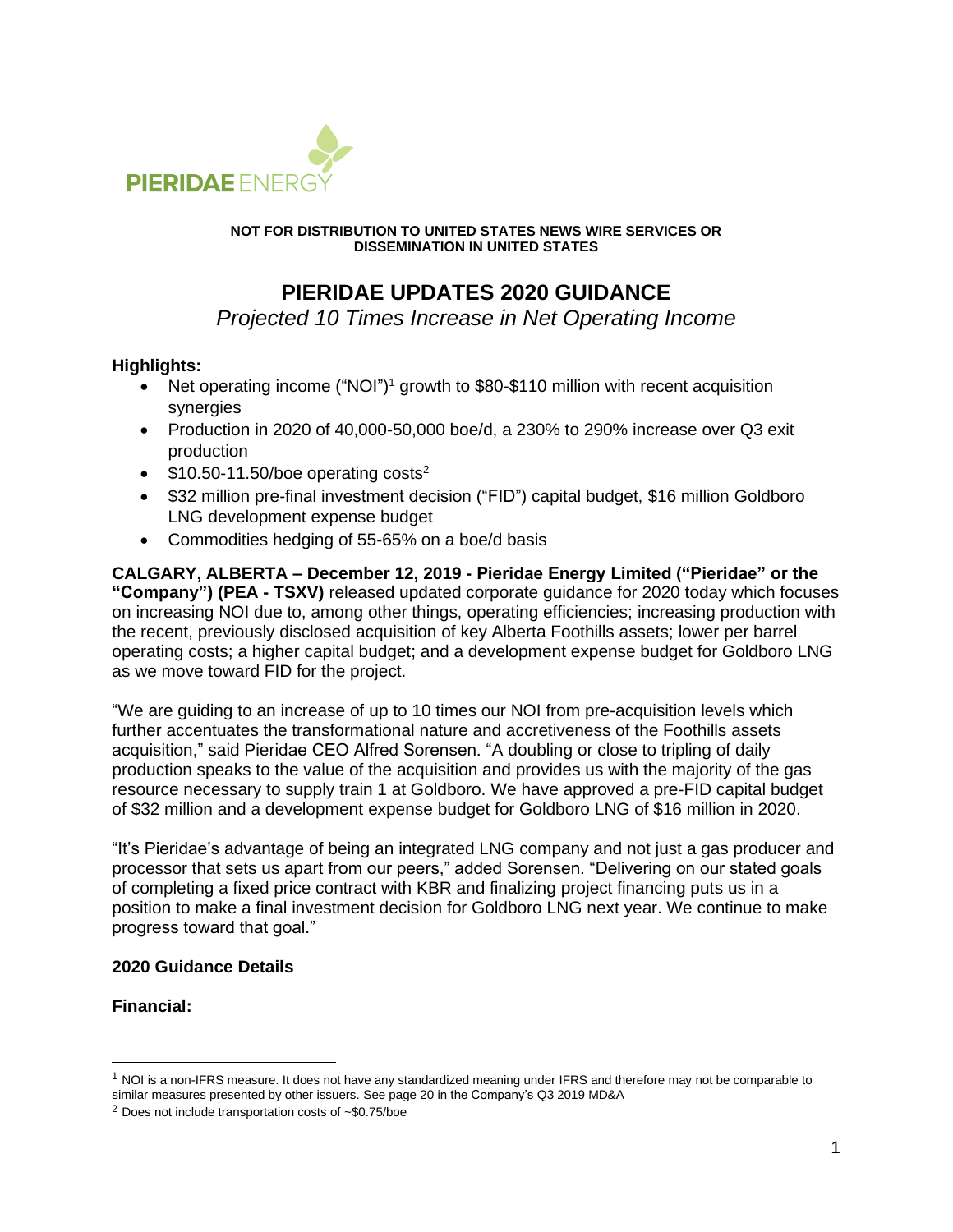Pieridae anticipates a 2020 NOI in the range of \$80-110 million through, among other things, finding efficiencies in the field and by expanding third party revenue. The top end of the range would be a 10 times increase in NOI compared to a pre-Foothills assets acquisition NOI at a maximum of \$10 million.

With our Jumping Pound, Caroline and Waterton deep cut gas plants operating well below capacity, increasing processing with our own gas and other producers' gas will improve output volumes and enhance operating efficiencies. These plants feed into the TC Energy Pipeline System and are located south of the often-congested James River transport corridor. This is anticipated to result in lower transportation tolls to AECO and fewer outages.

# **Operations:**

Pieridae has an extensive drilling inventory encompassing multiple dry gas and liquids-rich gas reservoirs within the Foothills area. The legacy assets acquired in the Foothills acquisition consist of long life, low decline production in the range of 10%, with high liquids and sulphur yields.

We expect 2020 production to be in the range of 40-50,000 boe/d (230% to 290% higher than our Q3 2019 exit production), with a product mix of approximately 80% natural gas and 20% liquids. As well, we expect our average per barrel operating costs to be \$10.50-\$11.50/boe.

Together with existing Foothills drilling and development experience within the Company, Pieridae is well positioned to leverage the US\$1.5 billion of the government-backed loan guarantees for conventional gas supply development which the German government approved in principle.

Our drilling program continues to take shape as we plan to increase production up to 800 mmcf/d to supply the first train at Goldboro. We have enough existing processing capacity to operate at this level.

# **Hedging:**

In Q2 2019, we implemented a physical hedging program. That resulted in a higher realized average natural gas price of \$1.22 per gigajoule ("GJ") in Q3, compared to an average price of \$1.19 per GJ in Q2. The realized price of \$1.22 per GJ in Q3 was 41% higher than the average AECO price, which speaks to the value of the program. For 2020, we anticipate hedging 55-65% of our production on a boe/d basis.

# **About Pieridae**

Founded in 2011, Pieridae, a majority Canadian owned corporation based in Calgary, is focused on the development of integrated energy-related activities, from the exploration and extraction of natural gas to the development, construction and operation of the Goldboro LNG facility and the production of LNG for sale to Europe and other markets. Pieridae is on the leading edge of the re-integration of the LNG value chain in North America. After completion of all the transactions disclosed in this news release, Pieridae has 157,459,584 common shares issued and outstanding which trade on the TSX Venture Exchange (PEA).

# **For further information please contact:**

**Alfred Sorensen, Chief Executive Officer** 

Telephone: (403) 261-5900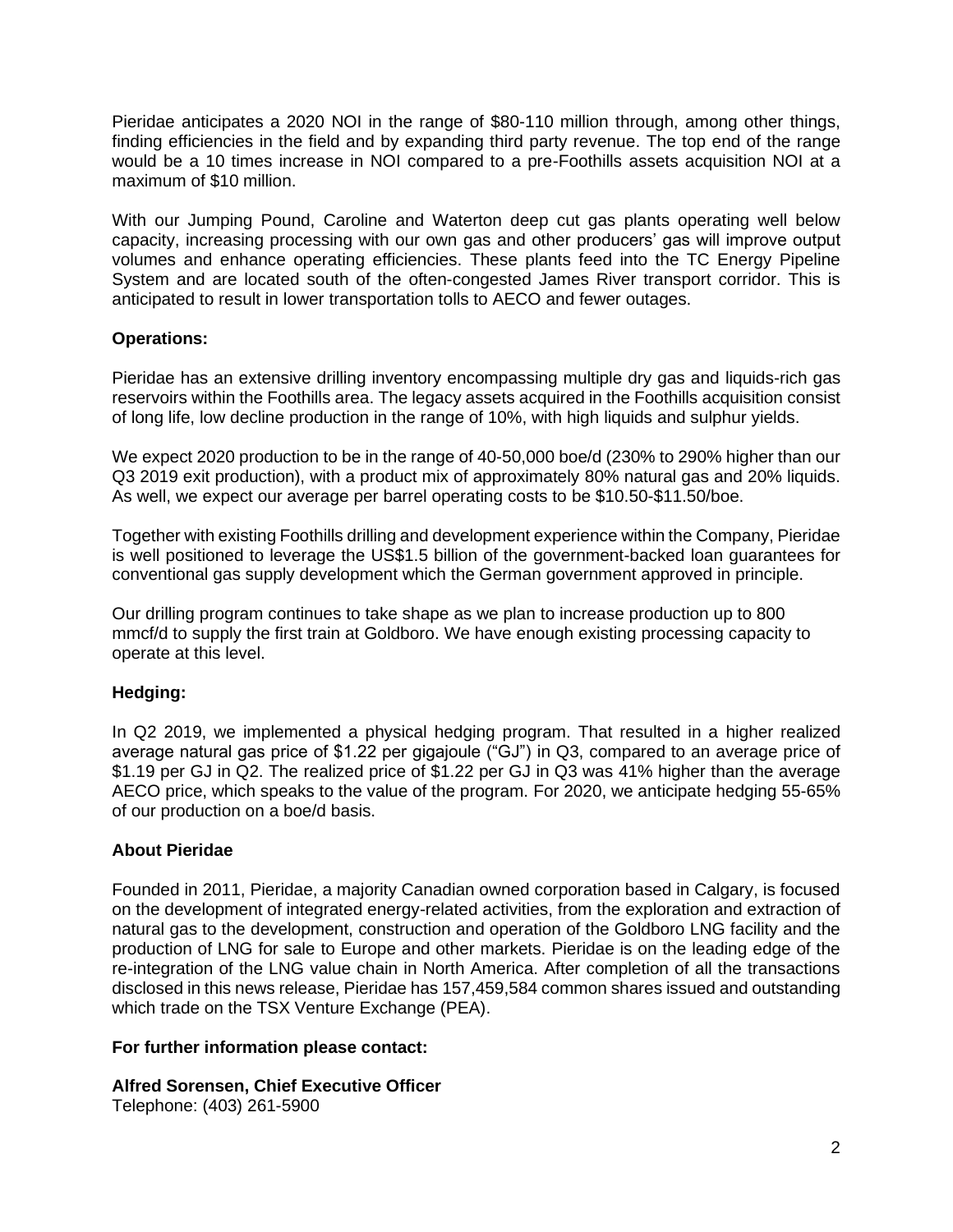#### **Rob Dargewitcz, Chief Financial Officer**

Telephone: (403) 261-5900

#### **James Millar, Director, External Relations**

Telephone: (403) 261-5900

#### **Forward-Looking Statements**

Certain statements contained herein may constitute "forward-looking statements" or "forwardlooking information" within the meaning of applicable securities laws (collectively "forward-looking statements"), including, but not limited to, statements concerning our anticipated NOI, production, operating costs and hedging commitments for 2020. Words such as "may", "will", "should", "could", "anticipate", "believe", "expect", "intend", "plan", "potential", "continue", "shall", "estimate", "expect", "propose", "might", "project", "predict", "forecast" and similar expressions may be used to identify these forward-looking statements.

Forward-looking statements involve significant risk and uncertainties. A number of factors could cause actual results to differ materially from the results discussed in the forward-looking statements including, but not limited to, risks associated with oil and gas exploration, development, exploitation, production, marketing and transportation, loss of markets, volatility of commodity prices, currency fluctuations, environmental risks, competition from other producers, incorrect assessment of the value of acquisitions, failure to realize the anticipated benefits or synergies from acquisitions, delays resulting from or inability to obtain required regulatory approvals and ability to access sufficient capital from internal and external sources and the risk factors outlined under "Risk Factors" and elsewhere herein. As a consequence, actual results may differ materially from those anticipated in the forward-looking statements.

Forward-looking statements are based on a number of factors and assumptions which have been used to develop such forward-looking statements, but which may prove to be incorrect. Although Pieridae believes that the expectations reflected in such forward-looking statements are reasonable, undue reliance should not be placed on forward-looking statements because Pieridae can give no assurance that such expectations will prove to be correct. In addition to other factors and assumptions which may be identified in this document, assumptions have been made regarding, among other things: the impact of increasing competition; the ability of Pieridae to find efficiencies in the field; the general stability of the economic and political environment in which Pieridae operates; the timely receipt of any required regulatory approvals; the ability of Pieridae to obtain qualified staff, equipment and services in a timely and cost efficient manner; the ability of the operator of the projects which Pieridae has an interest in, to operate the field in a safe, efficient and effective manner; the ability of Pieridae to obtain financing on acceptable terms; the ability to replace and expand oil and natural gas resources through acquisition, development and exploration; the timing and costs of pipeline, storage and facility construction and expansion and the ability of Pieridae to secure adequate product transportation; future commodity prices; currency, exchange and interest rates; the regulatory framework regarding royalties, taxes and environmental matters in the jurisdictions in which Pieridae operates; timing and amount of capital expenditures, future sources of funding, production levels, weather conditions, success of exploration and development activities, access to gathering, processing and pipeline systems, advancing technologies, and the ability of Pieridae to successfully market its oil and natural gas products.

Readers are cautioned that the foregoing list of factors is not exhaustive. Additional information on these and other factors that could affect Pieridae's operations and financial results are included